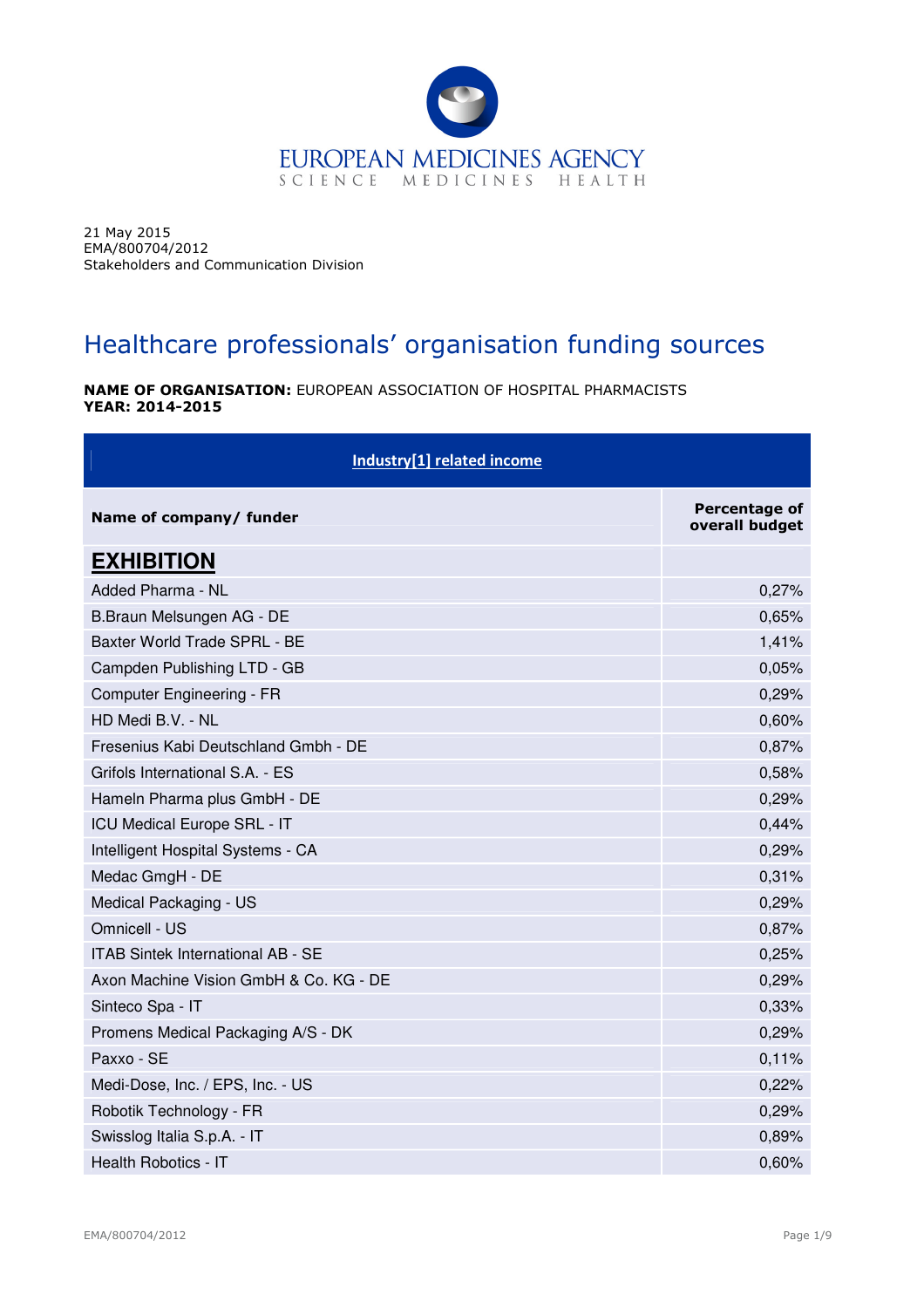

| Bayer Pharma AG - DE                                         | 0,00%    |
|--------------------------------------------------------------|----------|
| JCE BIOTECHNOLOGY - FR                                       | 0,29%    |
| Biotest AG - DE                                              | 0,51%    |
| BIQ Consultores de Engenharia e Gestão Industrial, Lda. - PT | 0,69%    |
| Allied Pharmacy Products - US                                | 0,11%    |
| STEVANATO GROUP SPA - IT                                     | 0,29%    |
| Actavis Group PTC EHF - IS                                   | 0,58%    |
| InterMetro Industries - NL                                   | 0,29%    |
| Cato Software Solutions GmbH - AT                            | 0,58%    |
| JAC Computer Services Lda - GB                               | 0,29%    |
| Wolters Kluwer, Lexicomp - US                                | 0,29%    |
| Leventon, SAU - ES                                           | 0,29%    |
| Accord Healthcare LTD - GB                                   | 0,58%    |
| Hospira - GB                                                 | 1,16%    |
| EuroBioConcept - FR                                          | 0,29%    |
| PLÜMAT Maschinenbau, Vertriebsgesellschaft mbH - DE          | 0,29%    |
| Mint Solutions EHF - IS                                      | 0,11%    |
| Fagron Group - NL                                            | 0,29%    |
| Willach Pharmacy Solutions GMBH - DE                         | 0,29%    |
| Bioquell UK Ltd - GB                                         | 0,29%    |
| BITO-Lagertechnik Bittmann GmbH - DE                         | 0,18%    |
| TEVA Europe - NL                                             | 1,16%    |
| AbbVie Pharmaceuticals SARL - FR                             | 1,16%    |
| Mylan EMEA - FR                                              | 0,58%    |
| <b>Pharmaceutical Press - GB</b>                             | 0,15%    |
| Equashield Medical Ltd - IL                                  | 0,29%    |
| Sanquin Blood Supply - NL                                    | 0,29%    |
| EBEWE Pharma Ges.m.b.H. Nfg.KG - AT                          | 1,16%    |
| Picklog Pharmapick - PT                                      | 0,29%    |
| Asbeck Kirsten - DE                                          | 0,13%    |
| Feedback-Munich GmbH - DE                                    | $-0,02%$ |
| Springer Verlag GmbH - DE                                    | 0,29%    |
| Truven Health Analytics - US                                 | 0,22%    |
| IMPROMEDIFORM GmbH - DE                                      | 0,22%    |
| Quantum Pharmaceutical LTD - GB                              | 0,10%    |
| United Drug Specialist Product Services - GB                 | 0,11%    |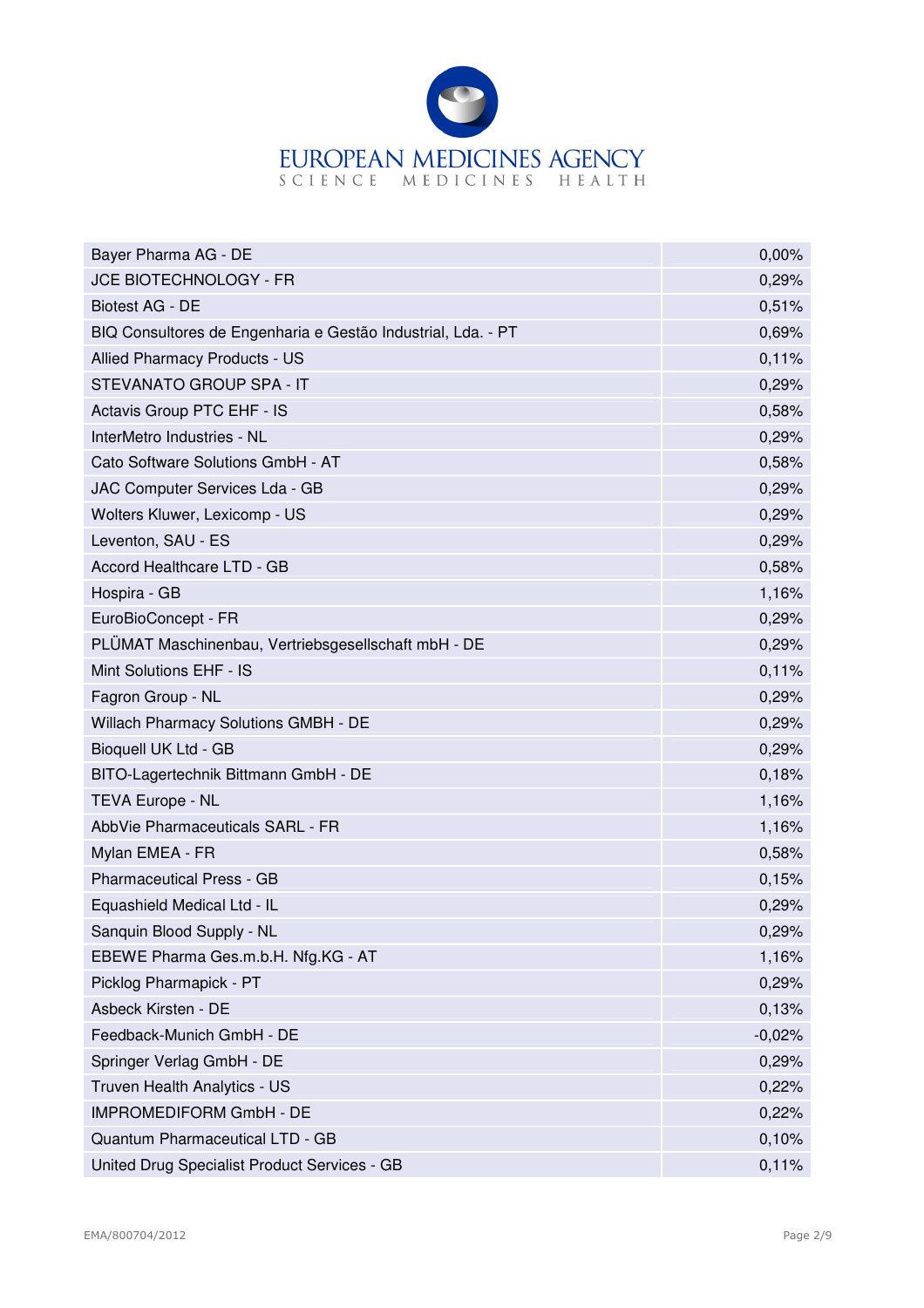

| Sharman Shaw Exhibitions Ltd. - GB                                                   | 0,01%  |
|--------------------------------------------------------------------------------------|--------|
| Formvielfalt - DE                                                                    | 0,01%  |
| Gielissen - NL                                                                       | 0,01%  |
| University of Colorado Skaggs School of Pharmacy and Pharmaceutical Sciences<br>- US | 0,07%  |
| Schnaitt Internationale Messe-und Ladenbau GmbH - DE                                 | 0,01%  |
| Sol-Millennium Europe SP zo.o - PL                                                   | 0,16%  |
| Automatizacion Farmaceutica S.L. - ES                                                | 0,29%  |
| SOLIDES SOLUCIONES INTEGRALES S.L. - ES                                              | 0,01%  |
| <b>SUB-TOTAL EXHIBITION</b>                                                          | 24,91% |
| <b>SATELLITE</b>                                                                     |        |
| Datre, Donna - US                                                                    | 0,46%  |
| <b>TEVA Europe - NL</b>                                                              | 0,36%  |
| Synergy Medical Communications Ltd. Synergy House - GB                               | 0,36%  |
| PRIME Oncology EU Office - NL                                                        | 0,36%  |
| Sandoz International GmbH - DE                                                       | 0,46%  |
| Schuerholz, Matthias - DE                                                            | 0,18%  |
| Fresenius Kabi Deutschland GmbH - DE                                                 | 0,36%  |
| Medac GmgH - DE                                                                      | 0,36%  |
| B. Braun Melsungen AG - DE                                                           | 0,18%  |
| <b>SUB-TOTAL SATELLITE</b>                                                           | 3,07%  |
| <b>ADVERTISING</b>                                                                   |        |
| B.Braun Melsungen AG - DE                                                            | 0,01%  |
| Baxter World Trade SPRL - BE                                                         | 0,06%  |
| Fresenius Kabi Deutschland Gmbh - DE                                                 | 0,02%  |
| Amgen (Europe) GmbH - CH                                                             | 5,35%  |
| Pfizer - US                                                                          | 1,35%  |
| Medi-Dose, Inc. / EPS, Inc. - US                                                     | 0,06%  |
| Swisslog Italia S.p.A. - IT                                                          | 0,03%  |
| FIP International Pharmaceutical Federation - NL                                     | 0,02%  |
| Bayer Pharma AG - DE                                                                 | 5,44%  |
| Actavis Group PTC EHF - IS                                                           | 0,42%  |
| PRIME Oncology EU Office - NL                                                        | 0,12%  |
| Synergy Medical Communications Ltd. Synergy House - GB                               | 0,09%  |
| TEVA Europe - NL                                                                     | 0,03%  |
| Equashield Medical Ltd - IL                                                          | 0,18%  |
| PROSKE - group GmbH Oberaustr. 34 - DE                                               | 0,05%  |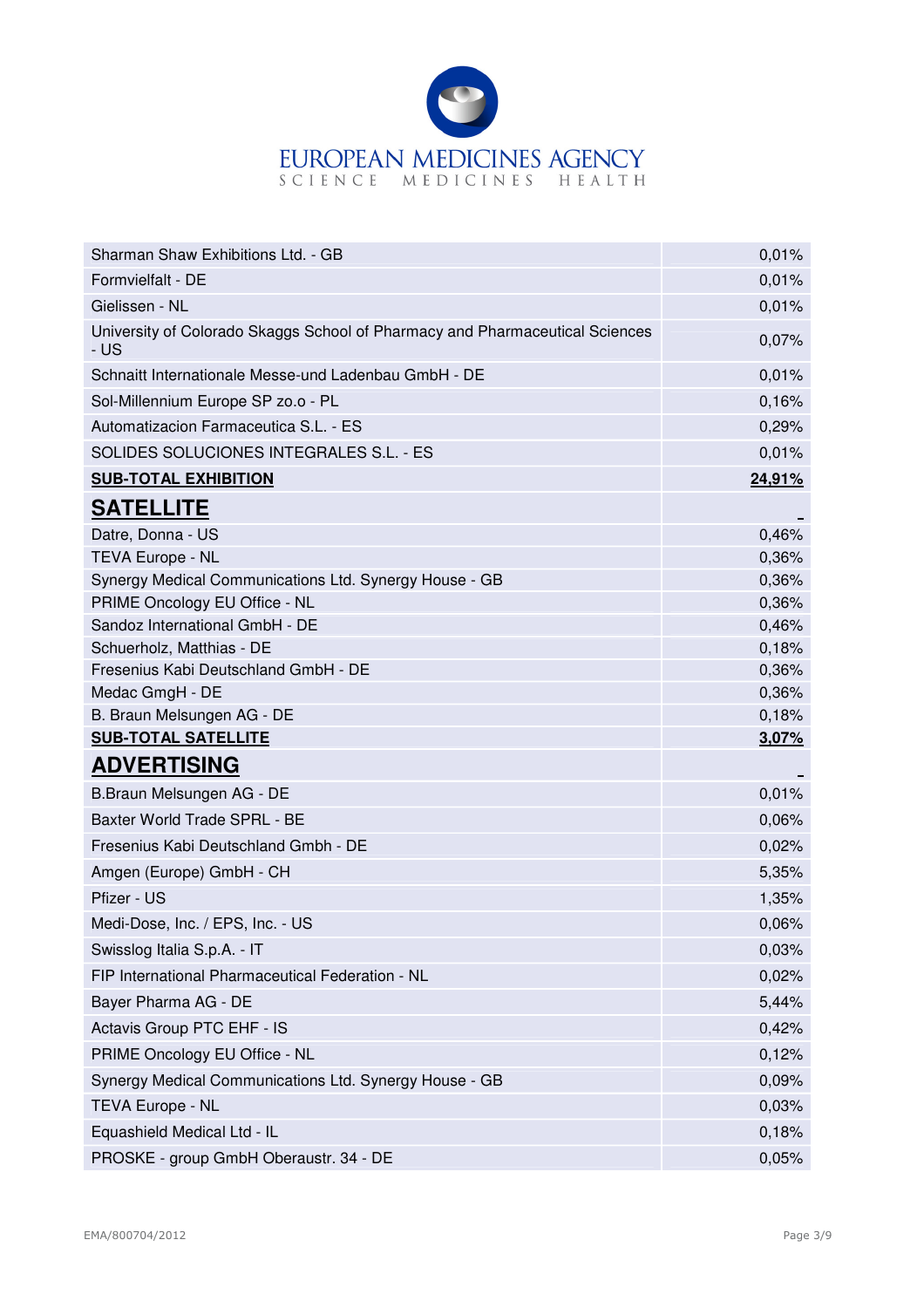

| Nexgen healthcare communications - GB         | 0,10%         |
|-----------------------------------------------|---------------|
| Springer SBM BV - NL                          | 0,06%         |
| ATLANTA AGENCIA DE VIAJES SA - ES             | 0,25%         |
|                                               | <u>13,07%</u> |
| <b>TOTAL EXHIBITION/SATELLITE/ADVERTISING</b> | <u>42%</u>    |
| <b>REGISTRATION</b>                           |               |
| B. Braun Melsungen AG - DE                    | 0,03%         |
| Baxter World Trade SPRL - BE                  | 0,11%         |
| HD Medi B.V. - NL                             | 0,01%         |
| Fresenius Kabi Deutschland Gmbh - DE          | 0,03%         |
| Fresenius Kabi - BE                           | 0,48%         |
| Grifols International S.A. - ES               | 0,00%         |
| Hameln Pharma plus GmbH - DE                  | 0,00%         |
| hameln pharmaceuticals ltd - GB               | 0,04%         |
| Intelligent Hospital Systems - CA             | 0,00%         |
| Medac GmbH - DE                               | 0,34%         |
| Omnicell - US                                 | 0,11%         |
| Roche Pharma (Switzerland) - CH               | 0,29%         |
| ITAB Sintek International AB - SE             | 0,01%         |
| Amgen (Europe) GmbH - CH                      | 0,00%         |
| Sinteco Spa - IT                              | 0,00%         |
| Nomeco A/S - DK                               | 0,05%         |
| <b>HRG Nordic - FI</b>                        | 0,20%         |
| Promens Medical Packaging A/S - DK            | 0,00%         |
| TEVA Magyarország Zrt. - HU                   | 0,36%         |
| Qualiphar NV - BE                             | 0,06%         |
| B. Braun Medical AG - CH                      | 0,05%         |
| B.Braun Medical Ltd - GB                      | 0,10%         |
| <b>TEVA SANTE - FR</b>                        | 0,16%         |
| Baxter Healthcare Limited - GB                | 0,10%         |
| Swisslog Italia S.p.A. - IT                   | 0,10%         |
| Medi-Dose, Inc. / EPS, Inc. - US              | 0,00%         |
| Roche Nederland BV - NL                       | 0,25%         |
| Bayer (Schweiz) AG - CH                       | 0,01%         |
| Pfizer bv - NL                                | 0,59%         |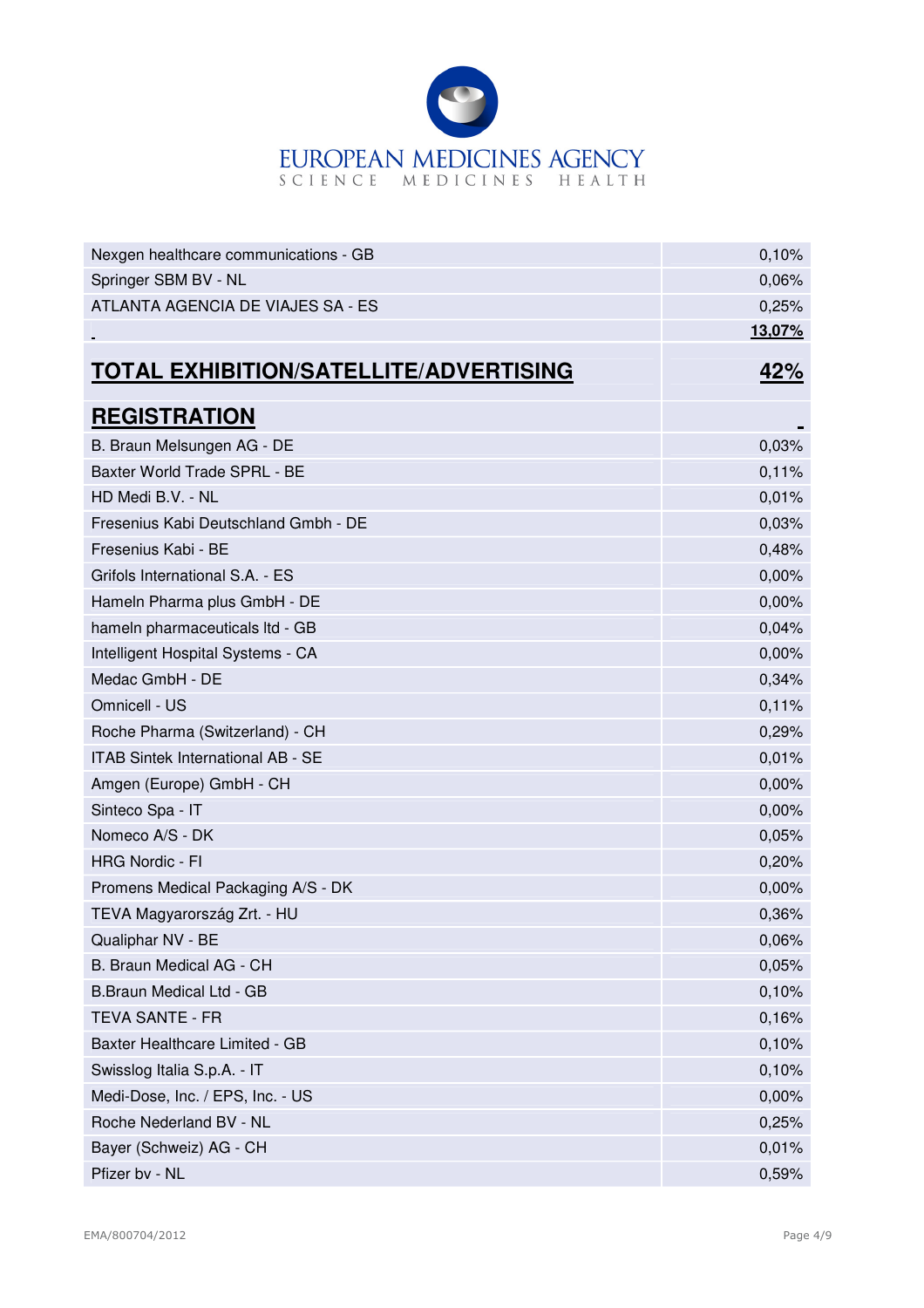

| Mawdsleys - GB                                               | 0,11%    |
|--------------------------------------------------------------|----------|
| SINTETICA SA - CH                                            | 0,06%    |
| Swisslog Italia S.p.A. - IT                                  | 0,14%    |
| <b>B.BRAUN - BE</b>                                          | 0,14%    |
| Baxter B.V. Business Unit Hospital (ref. GHOL6019) - NL      | 0,38%    |
| Health Robotics - IT                                         | 0,02%    |
| Sandoz BV - NL                                               | 0,19%    |
| Fresenius Kabi Nederland B.V. - NL                           | 0,61%    |
| Fagron nv - BE                                               | 0,07%    |
| <b>Biotest AG - DE</b>                                       | 0,30%    |
| BIQ Consultores de Engenharia e Gestão Industrial, Lda. - PT | 0,00%    |
| Fresenius Kabi Romania - RO                                  | 0,05%    |
| InterMetro Industries B.V. - NL                              | 0,02%    |
| Fresenius Kabi France - FR                                   | 0,22%    |
| Becton Dickinson Austria GmbH - AT                           | 0,12%    |
| B.Braun Medical EOOD - BG                                    | 0,05%    |
| JAC - GB                                                     | 0,01%    |
| AbbVie Pharmaceuticals Sarl - FR                             | 0,00%    |
| Leventon, SAU - ES                                           | 0,01%    |
| Accord Healthcare LTD - GB                                   | 0,20%    |
| Roche Austria GmbH - AT                                      | 0,45%    |
| Bayer Middle East - SA                                       | 0,23%    |
| Hospira - GB                                                 | 0,05%    |
| <b>MACOPHARMA - FR</b>                                       | 0,12%    |
| Hoffmann La Roche Ltd. - LB                                  | 0,23%    |
| Roche Products (Ire) Ltd - IE                                | 0,25%    |
| Pharmamed - LB                                               | 0,06%    |
| Fresenius Kabi s.r.o. - CZ                                   | 0,17%    |
| Fagron Group - NL                                            | 0,02%    |
| Hoffmann - La Roche Ltd. - QA                                | 0,07%    |
| Bayer - GB                                                   | $-0,02%$ |
| Beijing AlignMed International Consulting LTD. - CN          | 0,77%    |
| <b>BAYER S.A - MA</b>                                        | 0,16%    |
| HOSPIRA BENELUX - BE                                         | 0,09%    |
| Kent Pharmaceuticals Ltd - GB                                | 0,03%    |
| Quantum Pharmaceutical - GB                                  | 0,01%    |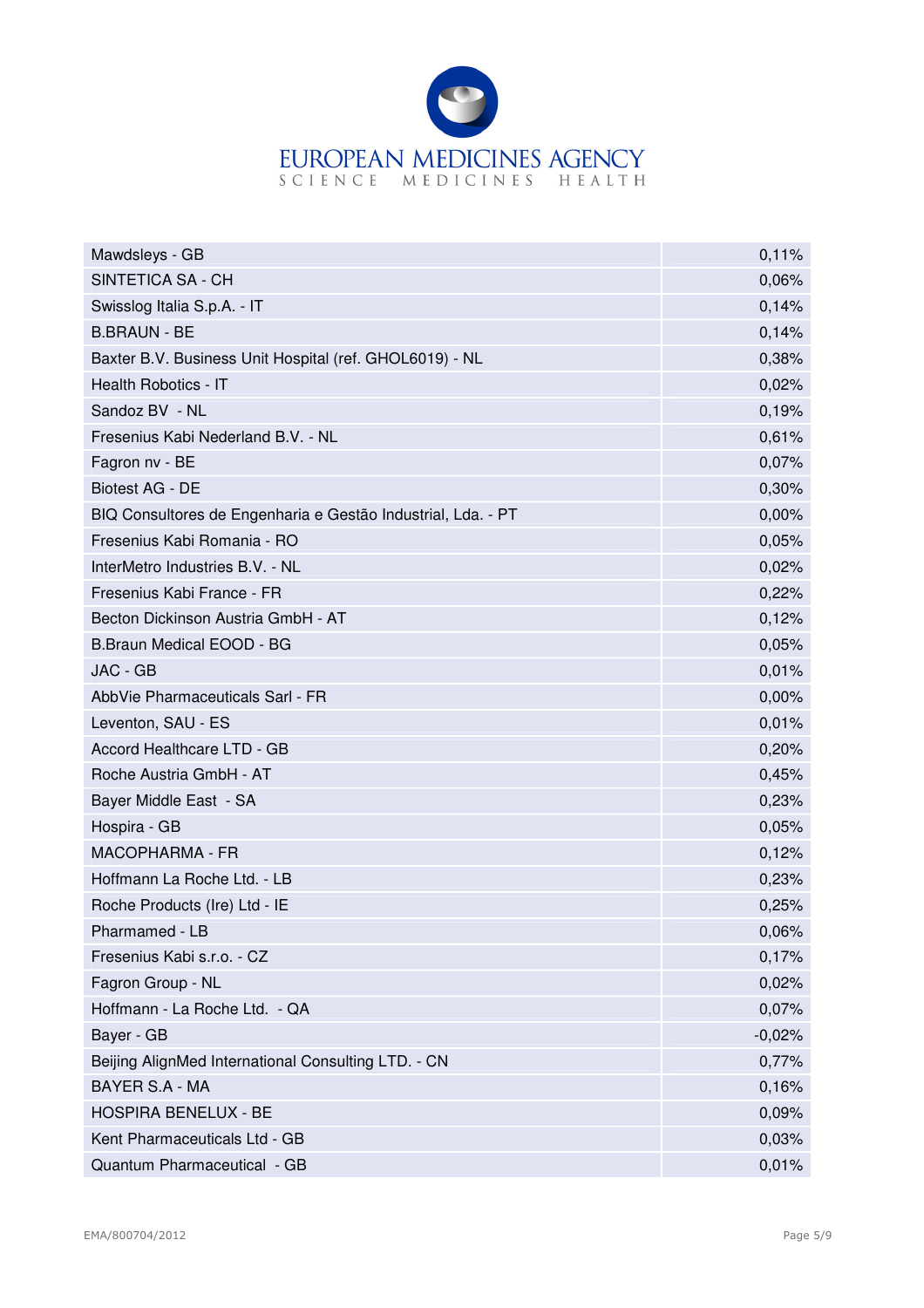

| Merck SARL - TN                                       | 0,71% |
|-------------------------------------------------------|-------|
| Roche Pharma AG - DE                                  | 0,20% |
| Bioquell UK Ltd - GB                                  | 0,00% |
| <b>PRIME BV - NL</b>                                  | 0,03% |
| TAKEDA PHARMA Ges.m.b.H. - AT                         | 0,24% |
| Simeks Tibbi Sistemler A.S. - TR                      | 0,04% |
| Abbott AG - CH                                        | 0,21% |
| Fresenius Kabi Austria - AT                           | 0,07% |
| Biotest AG - DE                                       | 0,47% |
| Sandoz GmbH - AT                                      | 0,32% |
| Actavis CZ a.s. - CZ                                  | 0,20% |
| Actavis UK Ltd - GB                                   | 0,15% |
| TEVA UK LIMITED - GB                                  | 0,02% |
| AbbVie - FR                                           | 0,20% |
| EBEWE Pharma Ges.m.b.H. - AT                          | 0,28% |
| Icu medical europe - IT                               | 0,01% |
| Celgene GmbH - DE                                     | 0,04% |
| Baxter Belgium SPRL - BE                              | 0,36% |
| Novartis Pharma - NL                                  | 0,05% |
| Feedback-Munich GmbH - DE                             | 0,00% |
| AbbVie sa/nv - BE                                     | 0,40% |
| PROGETTO 3,14 SRL - IT                                | 0,00% |
| Sandoz Oncology Injectables - AT                      | 0,01% |
| Springer Verlag GmbH - DE                             | 0,00% |
| Actavis Oy - Fl                                       | 0,07% |
| Truven Health Analytics - US                          | 0,01% |
| Teva Pharma AG - CH                                   | 0,47% |
| Baxter Bulgaria EOOD - BG                             | 0,09% |
| LUX AV Audiovisuelle Kommunikation GmbH - DE          | 0,00% |
| <b>IMPROMEDIFORM GmbH - DE</b>                        | 0,01% |
| Novartis Pharmaceuticals UK Ltd Accounts Payable - GB | 0,60% |
| sanofi-aventis (suisse) s.a. - CH                     | 0,12% |
| Novartis Ireland Ltd - IE                             | 0,26% |
| Global Event Service c/o Abbvie UK - GB               | 0,20% |
| Teva Nederland - NL                                   | 0,46% |
| <b>GUARANT International - CZ</b>                     | 0,22% |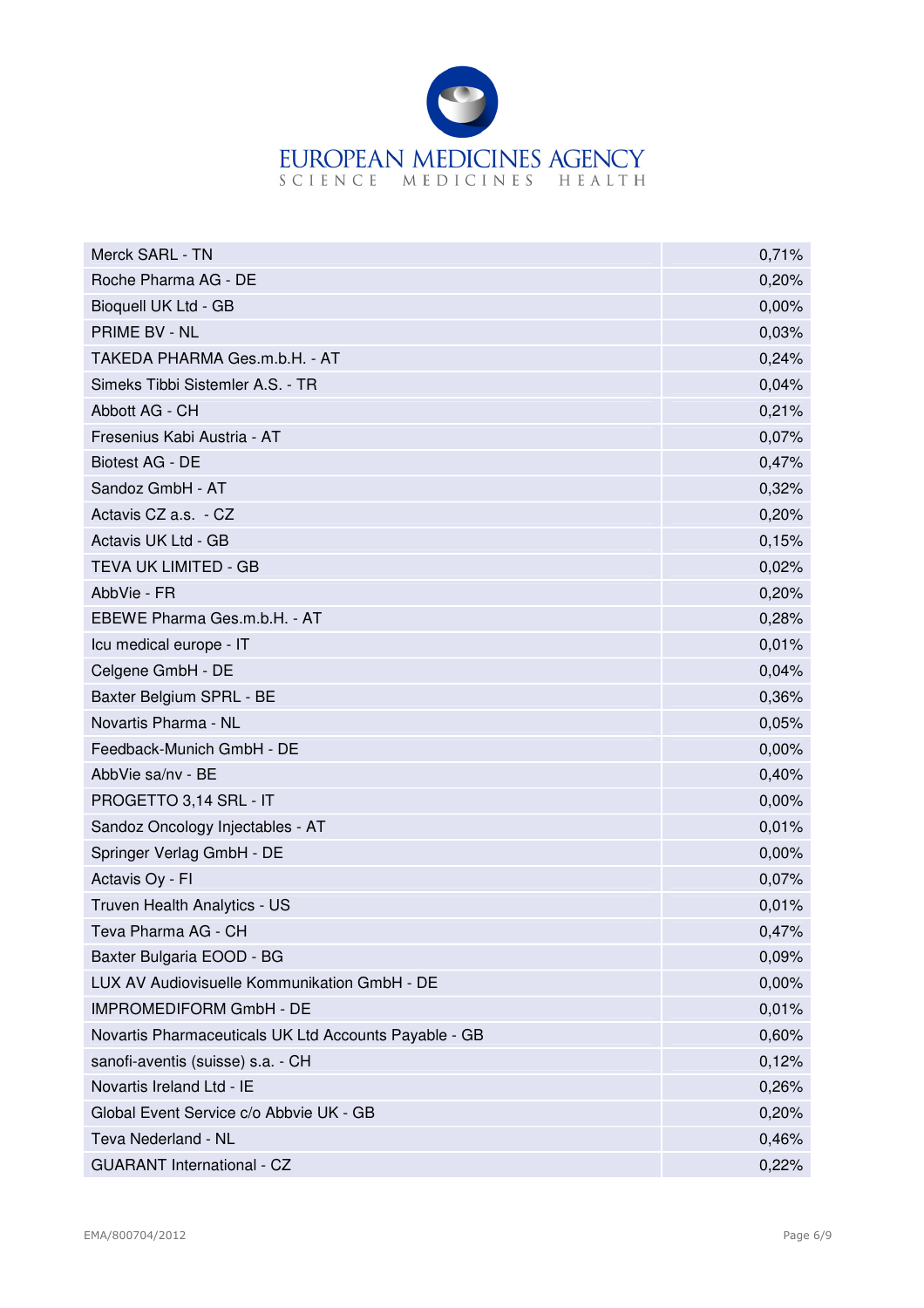

| Roche Pharmaceuticals - IL                                                  | 0,05%    |
|-----------------------------------------------------------------------------|----------|
| Sandoz International GmbH - CH                                              | 0,01%    |
| Sanofi Israel - IL                                                          | 0,29%    |
| Allergan Norden AB filial i Finland c/o Allergan Norden AB F10969075-7 - SE | 0,09%    |
| Vifor Pharma Vifor SA - CH                                                  | 0,17%    |
| sanofi-aventis Representative Office in Bosnia and Herzegovina - BA         | 0,16%    |
| Alliance Boots - Alcura - GB                                                | 0,04%    |
| Sandoz Pharmaceuticals AG - CH                                              | 0,27%    |
| Lillebaelt Hospital Pharmacy - DK                                           | 0,04%    |
| Actavis B.V. - NL                                                           | 0,10%    |
| NV ROCHE sa - BE                                                            | 0,29%    |
| Pfizer Congress Support - CH                                                | 0,34%    |
| sanofi-aventis Oy - Fl                                                      | 0,07%    |
| Mylan - BE                                                                  | 0,35%    |
| EuroBioConcept - FR                                                         | 0,01%    |
| Synergy Medical Communications Ltd - GB                                     | 0,02%    |
| <b>ACTAVIS Ireland - IE</b>                                                 | $-0,02%$ |
| ABBVIE BV - NL                                                              | 0,25%    |
| sanofi-aventis(M) Sdn Bhd - MY                                              | 0,00%    |
| Brocacef Supplies & Services - NL                                           | 0,06%    |
| S.C. B.BRAUN MEDICAL S.R.L. - RO                                            | 0,05%    |
| Accord Healthcare MENA JLT - AE                                             | 0,00%    |
| AbbVie B.V. - NL                                                            | $-0,03%$ |
| Teva Pharmaceuticals Europe - NL                                            | 0,09%    |
| Sanquin - Fl                                                                | 0,05%    |
| Actavis EAD - BG                                                            | 0,33%    |
| MCR CONFERENCE S.R.L - IT                                                   | 1,02%    |
| <b>JANSSEN - ES</b>                                                         | 0,00%    |
| Roche - SA                                                                  | 0,40%    |
| <b>KIRO Robotics - ES</b>                                                   | 0,07%    |
| HIKMA PHARMACEUTICAL - SA                                                   | 0,34%    |
| Novartis - EG                                                               | 0,14%    |
| Roche - JO                                                                  | 0,17%    |
| Bayer Middle East - SA                                                      | 0,23%    |
| Bayer HealthCare - TN                                                       | 0,21%    |
| B. Braun Medical AB - SE                                                    | 0,06%    |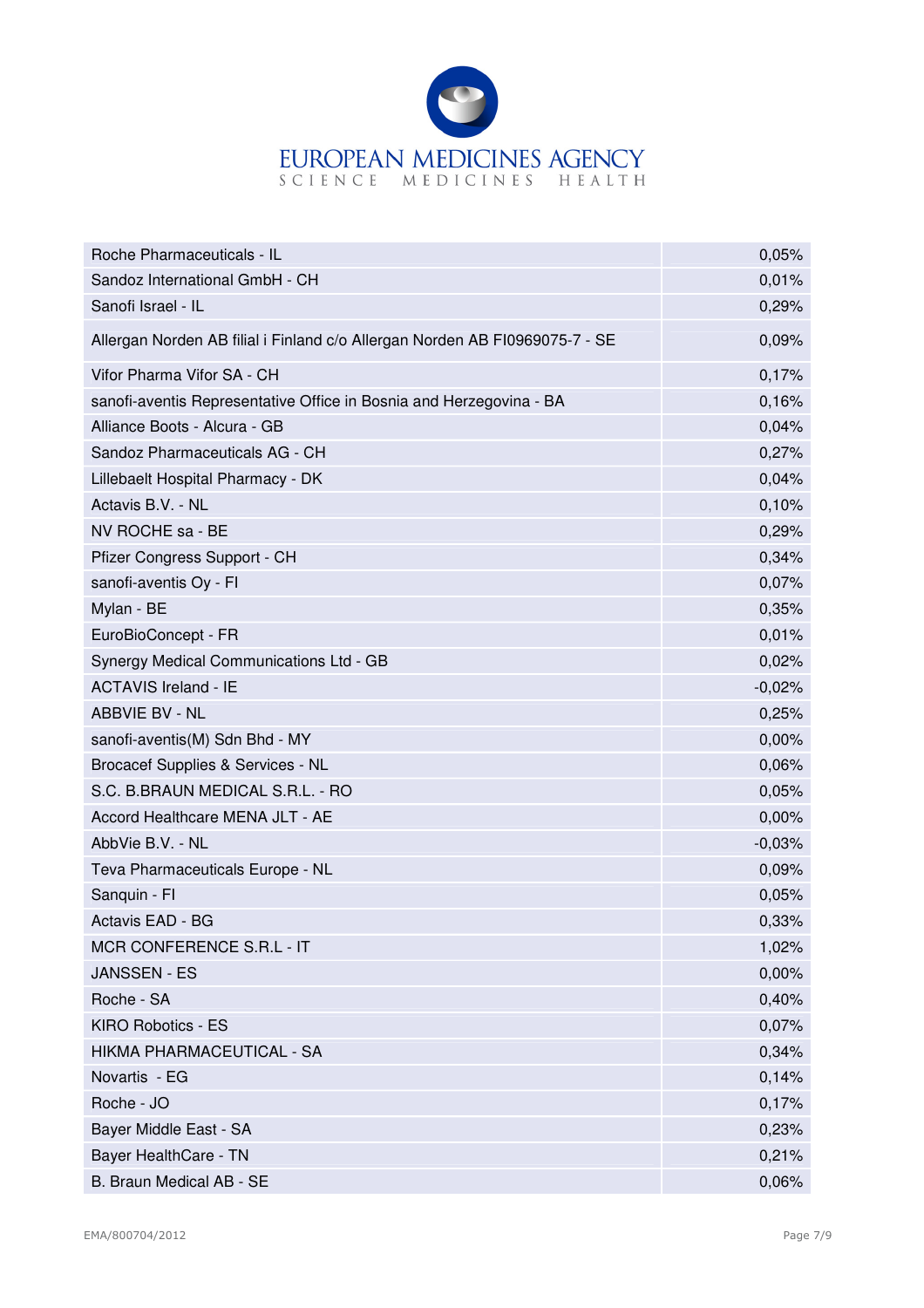

| B. Braun Austria Ges.m.b.H. - AT      | 0,06%  |
|---------------------------------------|--------|
| SANDOZ - LB                           | 0,11%  |
| Actavis - SA                          | 0,11%  |
| MSD Ireland - IE                      | 0,17%  |
| Roche Tunisie S.A - TN                | 0,09%  |
| Roche - AU                            | 0,23%  |
| PICKLOG - PT                          | 0,00%  |
| Teva Pharmaceutical Works Plc. - HU   | 0,00%  |
| <b>MYLAN SAS - FR</b>                 | 0,02%  |
| Delfino Logic on behalf of MSD - GB   | 0,12%  |
| Brocacef Zorglogistiek - NL           | 0,30%  |
| Sandoz - KW                           | 0,09%  |
| NexGen Healthcare Communications - GB | 0,01%  |
| PROSKE group GmbH - DE                | 0,01%  |
| BAYER - DZ                            | 0,06%  |
| MSD - LB                              | 0,06%  |
| <b>SUB-TOTAL REGISTRATION</b>         | 22,61% |
| Subtotal:                             | 64.23% |

[1] Industry is defined as commercial manufacturers of healthcare products and services, including distributors and wholesalers, etc.

[2] This should reflect the overall funding received from industry, including, e.g. projects, conferences, etc.

| <b>Non-industry related income</b>                                  |                                           |
|---------------------------------------------------------------------|-------------------------------------------|
| Source of funding[1]                                                | <b>Percentage</b><br>of overall<br>budget |
| ADKA - DE                                                           | 0,15%                                     |
| Pharmaceutical Chamber of Macedonia - MK                            | 0,01%                                     |
| Swedish Academy of Pharmaceutical Sciences - SE                     | 0,05%                                     |
| Polish Pharmaceutical Chamber Naczelna Izba Aptekarska - PL         | 0,04%                                     |
| Royal Pharmaceutical Society of Great Britain - GB                  | 0,10%                                     |
| ABPH - BVZA Cliniques Universitaires St. Luc-Service Pharmacie - BE | 0,13%                                     |
| Bulgarian Association of hospital pharmacists - BG                  | 0,04%                                     |
| Pharmadanmark - DK                                                  | 0,09%                                     |
| Estonian Society of Hospital Pharmacists (ESHP) - EE                | 0,02%                                     |